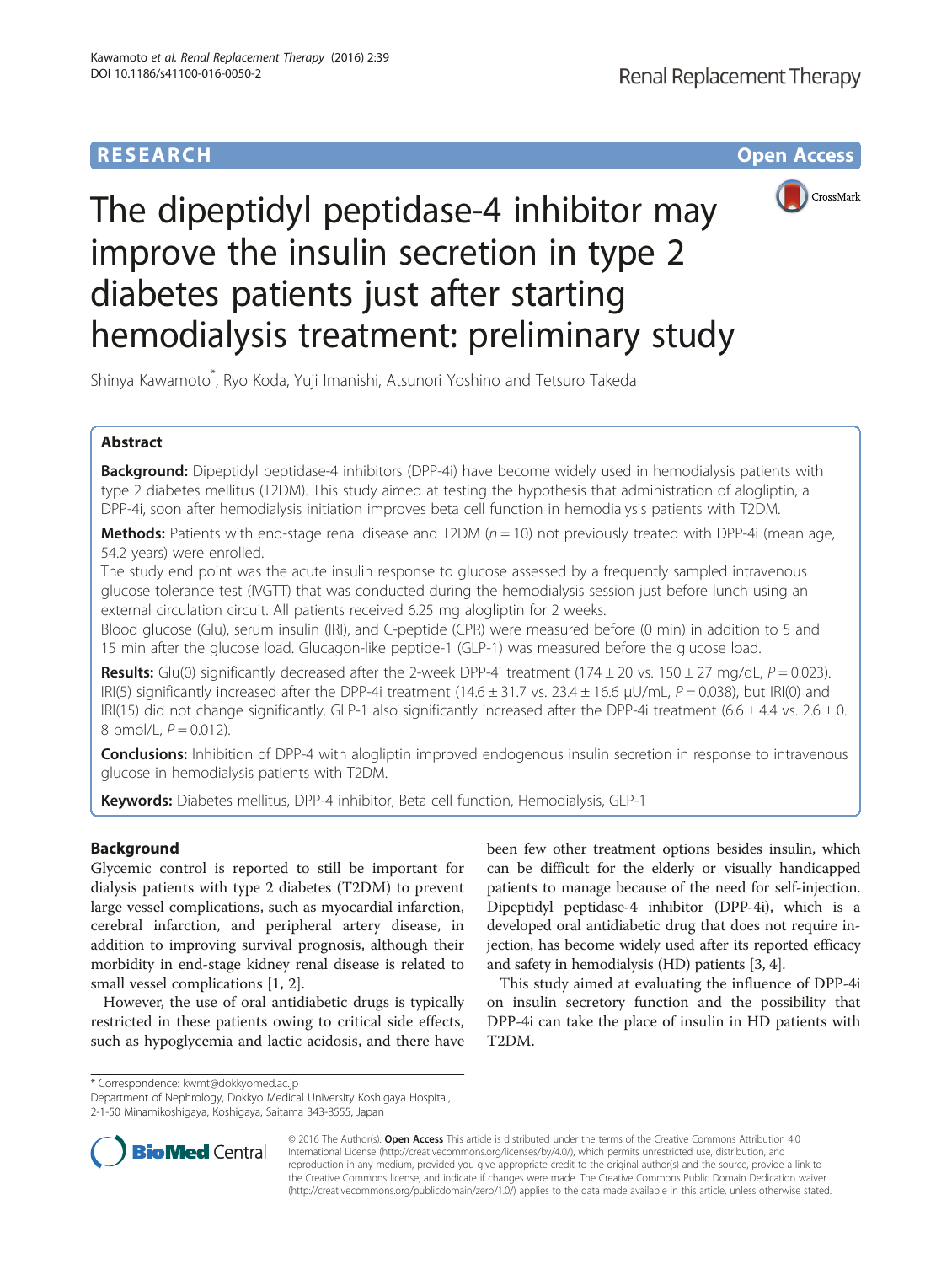## Methods

## Patients

Ten patients with end-stage renal disease and diabetes (3 women, 7 men) undergoing maintenance HD as inpatients at the Dokkyo Medical University Koshigaya Hospital (Koshigaya, Saitama, Japan) participated in this study between April 2012 and March 2014. All patients provided informed consent, and the study was approved by the Dokkyo Medical University Koshigaya Hospital Ethics Committee (2012/1302).

Characteristics of the patients are demonstrated in Table 1. The mean age was  $54.2 \pm 10.2$  years, and the mean HbA1c was  $5.7 % \pm 0.6 %$  (Table 1). The mean urea nitrogen (UN) just before HD was  $57 \pm 29$  mg/dL, mean creatinine (Cr) was  $8.0 \pm 3.6$  mg/dL, and mean hemoglobin (Hb) was  $8.5 \pm 1.9$  g/dL. Prior to this study, seven patients were not receiving any antidiabetic treatment. Three of the patients with previous antidiabetic treatment participated in this study on the day after stopping their antidiabetic treatment without rescue therapy, for ethical reasons. All ten patients underwent 3 h of

**Table 1** Baseline characteristics of patients ( $n = 10$ )

| Characteristics                               | Values                                                                  |  |
|-----------------------------------------------|-------------------------------------------------------------------------|--|
| Age (years; mean $\pm$ SD)                    | $54.2 \pm 10.2$                                                         |  |
| Gender (male/female)                          | 7/3                                                                     |  |
| BMI (mean $\pm$ SD)                           | $23.7 \pm 5.1$                                                          |  |
| $BP$ (mmHg/mean $\pm$ SD)                     | $158 \pm 21/85 \pm 14$                                                  |  |
| Diabetic duration (years; mean $\pm$ SD)      | $11.2 + 7.9$                                                            |  |
| Admission reason                              | HD initiation (all 10 patients)                                         |  |
| $Hb$ (q/dL)                                   | $8.5 + 1.9$                                                             |  |
| Alb (g/dL)                                    | $2.7 + 0.38$                                                            |  |
| HbA1c $%$ ; mean $\pm$ SD)                    | $5.7 \pm 0.6$                                                           |  |
| Glycated albumin (GA) (%; mean $\pm$ SD)      | $17.4 + 3.5$                                                            |  |
| Fasting plasma glucose (mg/dl; mean $\pm$ SD) | $117 \pm 22$                                                            |  |
| Postprandial plasma glucose                   | 172 ± 20                                                                |  |
| Pre-HD plasma glucose                         | $184 + 14$                                                              |  |
| Previous anti-diabetic agent                  | (-): 7, alpha Gl: 1, aGl +<br>mitiglinide: 1, insulin:1                 |  |
| Dialysate                                     | Kindary 2E (glucose:<br>100 mg/dl)                                      |  |
| Dialyser                                      | Polysulfone (PS): 8,<br>cellulose triacetate(CTA): 2                    |  |
| HD time                                       | 3 h                                                                     |  |
| Quantity of blood (QB: ml/m)                  | $146 \pm 11$                                                            |  |
| Quantity of dialysate (QD: ml/m)              | 500                                                                     |  |
| KT/V                                          | $0.73 \pm 0.24$                                                         |  |
| Vitamin D treatment                           | $(+):3, (-):7$                                                          |  |
| Residual kidney function                      | Urine volume 888 ± 461<br>$(\text{pre}) \rightarrow 519 \pm 185$ (post) |  |
| Glycosuria                                    | $(\pm)$ :2 (+):5 (2+):3                                                 |  |

HD using Kindaly 2E dialysate (glucose, 100 mg/dL). The dialyzer membrane was composed of polysulfone in eight patients and cellulose triacetate in two patients. The KT/V was  $0.73 \pm 0.24$ , which was not high because of the early HD initiation.

#### Glucose tolerance test and measurements

HD commenced at approximately 9 a.m. following a breakfast at 8 a.m., and the IVGTT was conducted during the HD session at approximately 11 a.m., based on the simple method by Gondo et al. [\[5](#page-3-0)]; the patients did not consume any food after breakfast. Ten grams of glucose was administered intravenously over 1 min during the hemodialysis session using an external circulation circuit. Blood glucose (Glu), serum insulin (IRI), and C-peptide (CPR) were measured at the time before (0), 5, and 15 min after glucose load. IRI and CPR levels were determined using an immune-reactive method (SRL Inc., Tokyo, Japan). Glucagon-like peptide-1 (GLP-1) levels at 0 min were determined with an enzymelinked immunosorbent assay (ELISA) (SRL Inc., Tokyo, Japan) using blood that was collected in BD™ P700 blood collection tubes containing a proprietary DPP-4i (BD, New Jersey, USA).

After this test, they received alogliptin benzoate (DPP-4i) once daily. Dosage of alogliptin was reduced to 6.25 mg for dialysis patients. Two weeks after alogliptin administration, they underwent the same intravenous glucose tolerance test after breakfast while undergoing alogliptin treatment.

Because of the strong reported correlation between endogenous insulin secretion and 5′ ΔIRI on a non-dialysis morning [[5\]](#page-3-0), endogenous insulin secretory function was evaluated as  $5'$   $\triangle$ IRI [IRI(5)–IRI(0)], to compare function before and after alogliptin administration.

#### Statistical analyses

Statistical analysis was performed using SPSS version 17.0 (SPSS Inc, Chicago, IL, USA). All of the results are expressed as mean and standard error of the mean. To measure differences between the two groups, paired  $t$ tests were conducted. Correlation between two groups was determined using Pearson's correlation coefficient. All tests were two-tailed, and the significance was set at  $P < 0.05$ .

## Results

After 2 weeks of DPP-4i treatment, Glu(0) significantly decreased by  $24.1 \pm 27.8$  $24.1 \pm 27.8$  $24.1 \pm 27.8$  mg/dL  $(P = 0.023)$  (Table 2); Glu(5) and Glu(15) decreased, but not significantly. Figure [1](#page-2-0) shows the IRI (a) and 5′ΔIRI (b) before and after DPP-4i. IRI(5) significantly increased by  $8.8 \pm 11.4 \mu U/mL$  $(P = 0.038)$ ; IRI(0) and IRI(15) did not change significantly. Endogenous insulin secretory function had a strong relationship with 5′ΔIRI, which significantly increased by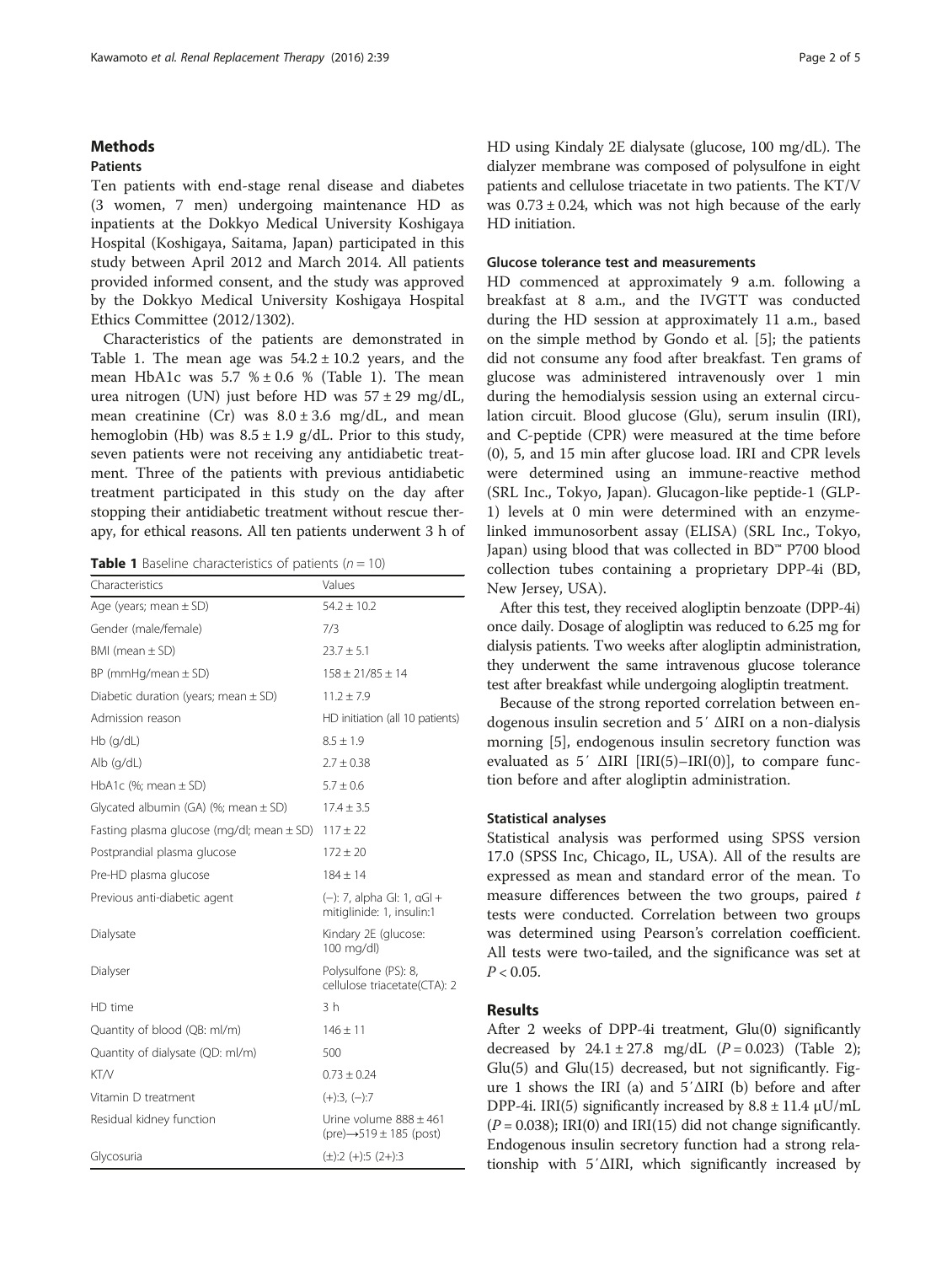<span id="page-2-0"></span>**Table 2** IVGTT before and after DPP-4i treatment  $(n = 10)$ 

|                                | Before          | After           | $P$ value |
|--------------------------------|-----------------|-----------------|-----------|
| Fasting plasma glucose (mg/dl) | $117 \pm 22$    | $107 \pm 16$    | 0.33      |
| Pre-HD plasma glucose (mg/dl)  | $182 \pm 15$    | $145 \pm 17$    | 0.035     |
| $Glu(0)$ mg/dl                 | $174 \pm 20$    | $150 \pm 27$    | 0.023     |
| Glu(5)                         | $228 \pm 32$    | $204 \pm 37$    | 0.065     |
| Glu(15)                        | $202 \pm 27$    | $182 \pm 43$    | 0.09      |
| $IRI(0)$ $\mu$ U/ml            | $13.0 \pm 5.8$  | $15.4 \pm 11.1$ | 0.37      |
| IRI(5)                         | $14.6 \pm 6.9$  | $23.4 \pm 16.6$ | 0.038     |
| IRI(15)                        | $15.7 \pm 7.8$  | $19.6 \pm 14.6$ | 0.258     |
| $5^{\prime}$ $\Delta$ IRI      | $1.61 \pm 1.87$ | $8.04 \pm 8.07$ | 0.015     |
| $15'$ AIRI                     | $2.63 \pm 2.75$ | $4.24 \pm 4.64$ | 0.268     |
| 0.268                          | $6.4 \pm 2.9$   | $5.7 \pm 2.9$   | 0.408     |
| CPR(5)                         | $6.1 \pm 2.4$   | $6.1 \pm 2.8$   | 0.976     |
| CPR(15)                        | $6.1 \pm 2.4$   | $6.1 \pm 2.8$   | 0.918     |
| GLP-1 pmol/L                   | $2.64 \pm 0.76$ | $6.63 \pm 4.42$ | 0.012     |

6.43 ± 6.72 U/mL ( $P = 0.014$ ). CPR did not change significantly at any time. GLP-1 also significantly increased by  $3.85 \pm 3.85$  nmol/nL ( $P = 0.012$ ).

## **Discussion**

In this study, 5′ΔIRI, which had strong relationship with endogenous insulin secretory function [\[5](#page-3-0)], and GLP-1 were significantly increased after the DPP-4i treatment on patients in the initial phase of the dialysis. Acute insulin secretory response by IVGTT is to calm down within 10 min, but the strength of the response is strongly associated with the increase rate in glucose-byglucose load not only the glucose level itself [[6\]](#page-3-0). Therefore, evaluation of endogenous insulin secretory function by IVGTT performed before lunch when glucose level showed close to normal but not complete fasting such as in the morning is considered to be no problem, which Gondo mentioned [[5\]](#page-3-0).

Our study has several limitations, such as the small number of patients and performed in the incident hemodialysis inpatients. In this phase, uremia, anemia, malnutrition, CKD-MBD, and acidosis affect impaired glucose metabolism. Our studies were performed on patients who already had some sessions of HD and whose appetite was recovered presenting high postprandial plasma glucose. But it was not a stable state such as the maintenance of hemodialysis patients. In fact, urine volume at first IVGTT was significantly more than that at second IVGTT. We did not evaluate the exact residual kidney function, but considering the data of urine volume and urine sugar qualitative testing at two points, the differences in glycosuria between the two points was considered to have no effect on impaired glucose metabolism. We also evaluated the influence of the initial phase of the dialysis on glucose metabolism between the two points in patients without DPP4i as control. There was no remarkable difference in 5′ΔIRI between the two points, and we think that the influence of the initial phase of the dialysis was considered as no great impact on our results.

Active vitamin D administration improves insulin secretion from  $β$  cell in uremia. In our patients, three patients used VDRA, but there was no patient who started VDRA during our study. So even if our study was performed in the HD initial phase, these effects were considered to be minimal.

Incretin is produced by the gastrointestinal tract following stimulation by the nutrients (e.g., glucose, other carbohydrates, triglycerides, proteins) from a meal. It enhances the glucose-dependent secretion of insulin from beta cells, promotes beta cell proliferation, and inhibits beta cell apoptosis [[7, 8\]](#page-3-0). Incretin

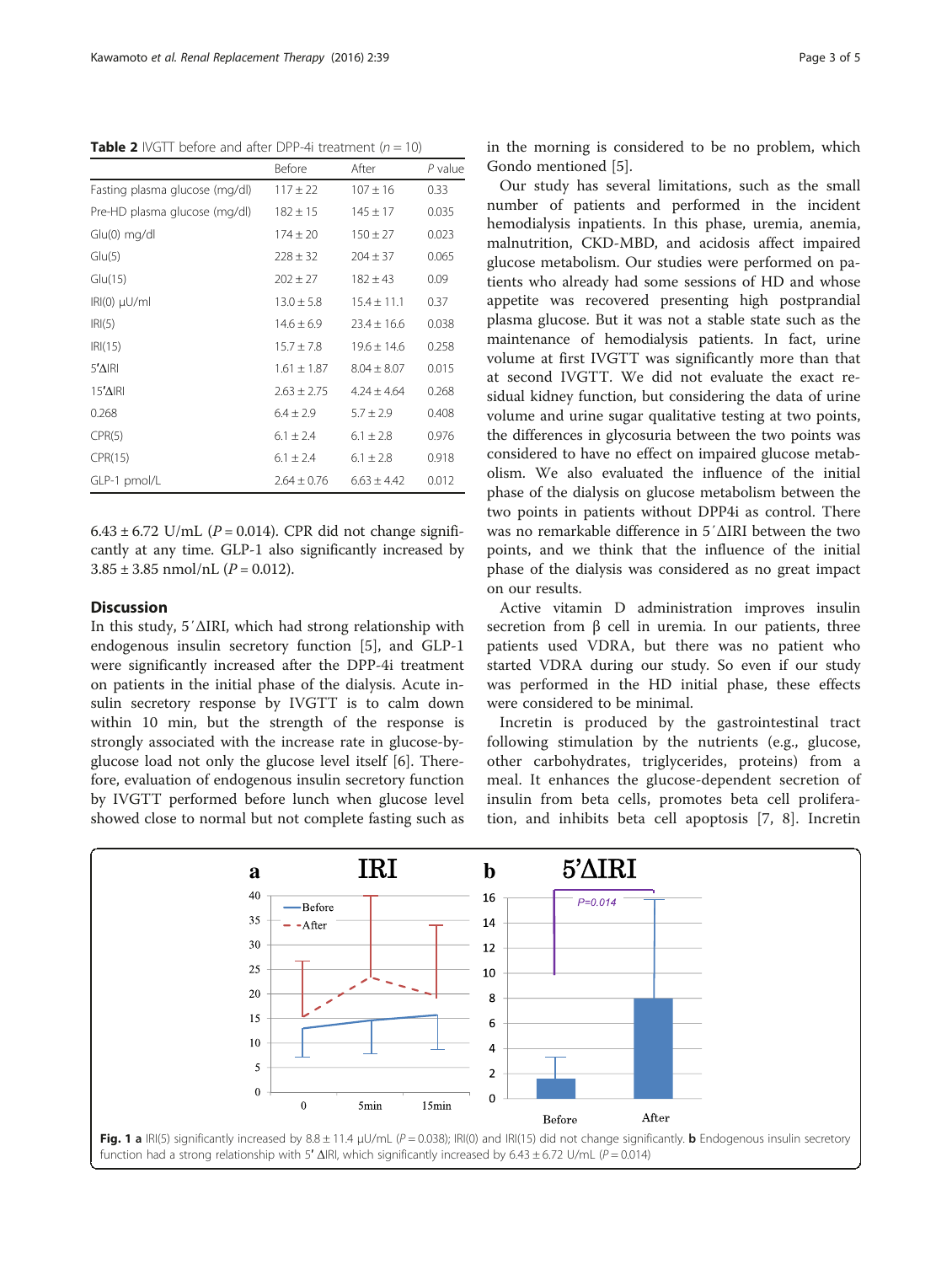<span id="page-3-0"></span>hormones are not released with the intravenous administration of glucose [9–[11\]](#page-4-0). Therefore, oral glucose elicits a higher insulin secretory response than intravenous glucose, even for the same amount of glucose [\[12](#page-4-0)] or similar concentrations following a glucose load (i.e., isoglycemia) [\[13](#page-4-0), [14](#page-4-0)]. This is called the incretin effect.

Insulin secretion after an intravenous glucose load is thought to be a result of released insulin particles that directly bind to the cellular membrane of pancreatic beta cells. The rapid insulin release is gradually augmented with increasing GLP-1 [[15\]](#page-4-0).

Because of the incretin effect, we conducted an IVGTT, rather than an oral glucose tolerance test, via an external circulation circuit, which also eliminated the need for multiple punctures for glucose infusion and blood sampling. Although an intravenous glucose load is thought to have less effect on incretin and insulin secretion than an oral glucose load, both Glu and insulin secretion significantly improved after DPP-4i treatment in the present study.

Incretin is rapidly degraded by DPP-4. Therefore, DPP-4i enhances the effect of insulin by controlling the degradation of incretin. In the present study, GLP-1 levels significantly increased after DPP-4i treatment, even in the fasting state. The improvement in endogenous insulin secretion following the 2-week DPP-4i treatment in this study could be a result of the effect of the elevated GLP-1 levels on the rapid increase of insulin. Owing to the small sample size, there was likely insufficient power for a significant correlation between ΔGLP-1 (PostGLP-1-PreGLP-1) and Δ5′ΔIRI (Post5′ΔIRI-Pre5′ΔIRI). The lack of significant changes in CPR concentration after DPP-4i treatment could also be explained by this rapid phase of insulin release with IVGTT.

Valdarli et al. reported that DPP-4 inhibition augmented insulin secretory responses both after oral glucose and during isoglycemic intravenous glucose infusions, with no net change in incretin effect, and that DPP-4i induced changes in the incretin-related environment of islets that may persist overnight [\[16](#page-4-0)].

DPP-4i also inhibits glucagon release, leading to enhanced suppression of endogenous glucose production [[17\]](#page-4-0). Glucagon concentrations are suppressed with both oral and intravenous glucose, although this occurs earlier with intravenous glucose [[18, 19](#page-4-0)]. In the present study, we did not measure glucagon; therefore, we could not determine if glucagon concentration was suppressed in the early phase of IVGTT. This is certainly a limitation of our study, and it deserves future research.

The inhibition by DPP-4 was associated with significant increases in meal-stimulated plasma-active GLP-1 levels, which remained elevated from breakfast to just

before lunch, when the measurements were taken, without returning to baseline levels.

In actual conditions, ingested food may stimulate incretin secretion by the gastrointestinal tract, which then enhances insulin secretion from the beta cells, and this may have an additive effect on the improvement in glucose homeostasis observed in the present study with HD patients with T2DM. Our results also support the usefulness of DPP4i in HD patients by the improvement of β cell function. It could be one of the causes that HD patients could withdraw from insulin treatment or decrease the amount of insulin by DPP4i.

#### Conclusions

DPP-4i (alogliptin) treatment resulted in improvements in the endogenous insulin secretory function of HD patients with T2DM, primarily owing to an augmentation of the insulin secretory response, even with intravenous administration of glucose.

#### Disclosure of grants or other funding

This study was not supported by any grants or funding.

#### Authors' contributions

RK, YI, and AY participated in the patient selection and performing IVGTT. TT conceived the study, participated in the study design and coordination, and helped to draft the manuscript. All authors read approved the final manuscript.

#### Competing interests

The authors declare that they have no competing interests.

#### Received: 18 October 2015 Accepted: 13 May 2016 Published online: 04 July 2016

#### References

- 1. Shima K, Komatsu M, Kuwahara K, Minaguchi J, Kawashima S. Stringent glycemic control prolongs survival in diabetic patients with end-stage renal disease on hemodialysis. Nephrology. 2010;15:632–8.
- 2. Ricks J, Molnar MZ, Kovesdy CP, Shal A, Nissenson AR, Williams M, et al. Glycemic control and cardiovascular mortality in hemodialysis patients with diabetes: a 6-year cohort study. Diabetes. 2012;61:708–15.
- 3. Nakamura Y, Shimizu T, Fujita K, Inoue M, Gotoh H, Gotoh Y, et al. Effects of alogliptin benzoate in hemodialysis patients with diabetes. J Jpn Soc Dial Ther. 2012;45(1):49–57.
- 4. Ishioka K, Furuya R, Iwagami M, Tsutsumi D, Mochida Y, Oka M, et al. Vildagliptin improves glycemic control in type 2 diabetes patients undergoing hemodialysis. J Jpn Soc Dial Ther. 2013;46(1):103–10.
- 5. Gondo A, Matsumoto H, Okada T, Nagaoka Y, Yoshino M, Tomaru R, et al. A simple method of evaluationg endogenous insulin secretory function durinjg hemodialysis session. J Jpn Soc Dial Ther. 2008;41(3):187–93.
- 6. Cobelli C, Toffolo GM, Dalla Man C, Campioni M, Denti P, Caumo A, et al. Assessment of β-cell function in humans, simultaneously with insulin sensitivity and hepatic extraction from intravenous and oral glucose tests. Am J Physiol Endocrinol Metab. 2007;293:E1–15.
- 7. D'Allesio DA, Kahn SE, LEusner CR, Ensinck JW. Glucagon-like-peptide 1 enhances glucose tolerance both by stimulation of insulin release and by increasing insulin-independent glucose disposal. J Clin Invest. 1994;93:2263–6.
- 8. Doyle ME, Egan JM. Glucagon-like peptide-1. Recent Prog Horm Res. 2001;56:377–99.
- 9. Orskov C, Rabenhoj L, Wettergren A, Kofod H, Holst JJ. Tissue and plasma concentration of amidated and glycin-extended glucagon-like peptide 1 in humans. Diabetes. 1994;43:535–9.
- 10. Orskov C, Wettergren A, Holst JJ. Secretion of the incretin hormones glucagon-like peptide 1 and gastric inhibitory polypeptide correlates with